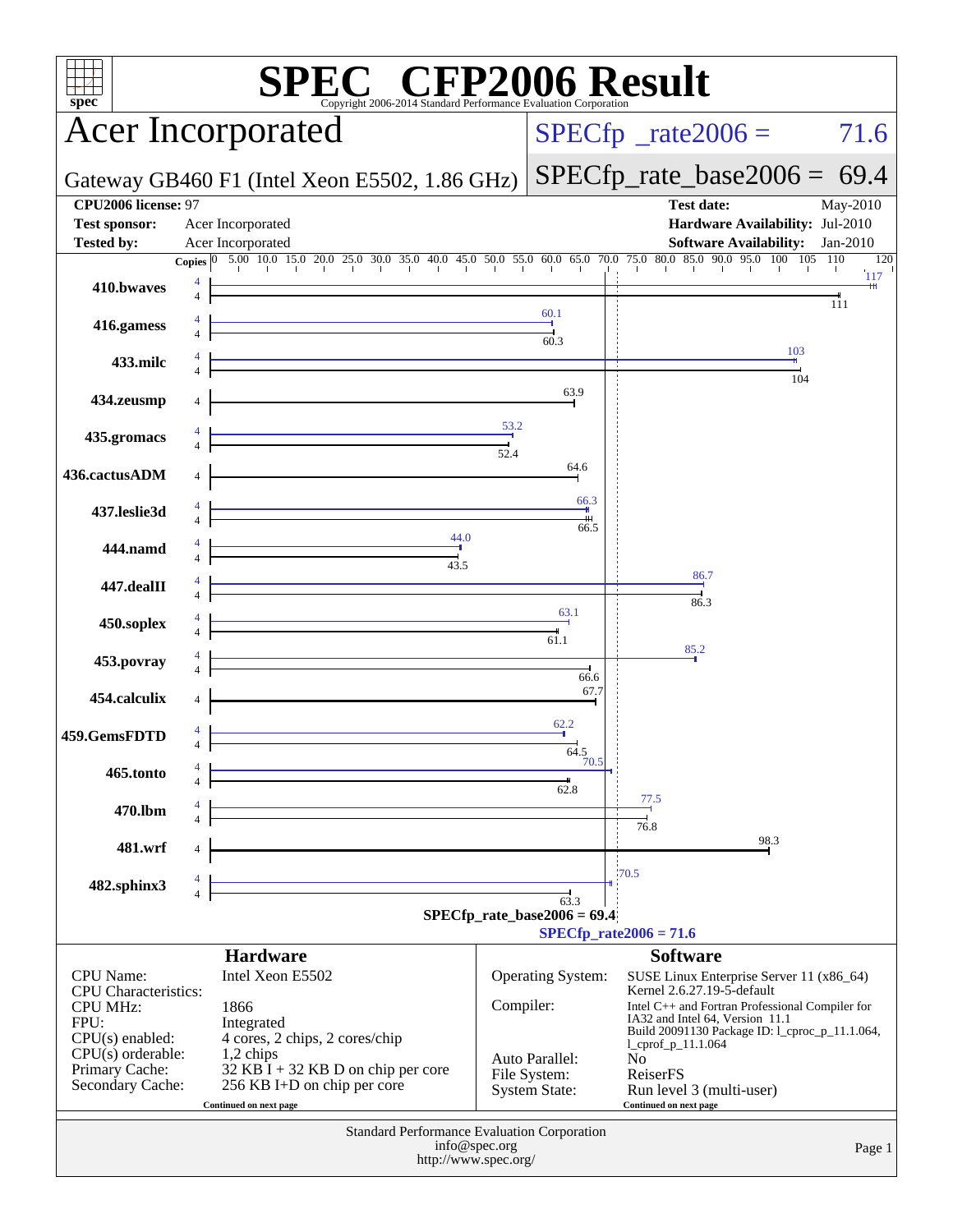

## Acer Incorporated

#### $SPECTp_rate2006 = 71.6$

Gateway GB460 F1 (Intel Xeon E5502, 1.86 GHz)

[SPECfp\\_rate\\_base2006 =](http://www.spec.org/auto/cpu2006/Docs/result-fields.html#SPECfpratebase2006) 69.4

| CPU <sub>2006</sub> license: 97      |                                                                                                                   |                                                            | $Mav-2010$<br><b>Test date:</b>             |
|--------------------------------------|-------------------------------------------------------------------------------------------------------------------|------------------------------------------------------------|---------------------------------------------|
| <b>Test sponsor:</b>                 | Acer Incorporated                                                                                                 |                                                            | <b>Hardware Availability: Jul-2010</b>      |
| <b>Tested by:</b>                    | Acer Incorporated                                                                                                 |                                                            | <b>Software Availability:</b><br>$Jan-2010$ |
| L3 Cache:<br>Other Cache:<br>Memory: | $4 \text{ MB I+D}$ on chip per chip<br>None<br>24 GB (6 x 4 GB DDR3-1333 RDIMM, ECC, CL9 running<br>at $800MHz$ ) | <b>Base Pointers:</b><br>Peak Pointers:<br>Other Software: | $64$ -bit<br>$32/64$ -bit<br>None           |
| Disk Subsystem:<br>Other Hardware:   | 1 x 300 GB SATA II, 10000 RPM<br>None                                                                             |                                                            |                                             |

| <b>Results Table</b> |                |                 |        |                |       |                |               |               |                 |              |                |              |                |              |
|----------------------|----------------|-----------------|--------|----------------|-------|----------------|---------------|---------------|-----------------|--------------|----------------|--------------|----------------|--------------|
|                      | <b>Base</b>    |                 |        |                |       | <b>Peak</b>    |               |               |                 |              |                |              |                |              |
| <b>Benchmark</b>     | <b>Copies</b>  | <b>Seconds</b>  | Ratio  | <b>Seconds</b> | Ratio | <b>Seconds</b> | Ratio         | <b>Copies</b> | <b>Seconds</b>  | <b>Ratio</b> | <b>Seconds</b> | <b>Ratio</b> | <b>Seconds</b> | <b>Ratio</b> |
| 410.bwayes           |                | 491             | 111    | 491            | 111   | 493            | 110           |               | 464             | 117          | 468            | 116          | 466            | <u> 117</u>  |
| 416.gamess           | $\overline{4}$ | 1299            | 60.3   | 1299           | 60.3  | 1297           | 60.4          |               | 1304            | 60.1         | 1304           | 60.1         | 1304           | 60.0         |
| $433$ .milc          | $\overline{4}$ | 354             | 104    | 354            | 104   | 354            | 104           | 4             | 358             | 103          | 356            | 103          | 357            | 103          |
| 434.zeusmp           | $\overline{4}$ | 568             | 64.0   | 569            | 63.9  | 569            | 63.9          | 4             | 568             | 64.0         | 569            | 63.9         | 569            | 63.9         |
| 435.gromacs          | 4              | 545             | 52.4   | 545            | 52.4  | 545            | 52.4          | 4             | 537             | 53.2         | 538            | 53.1         | 537            | 53.2         |
| 436.cactusADM        | Δ              | 741             | 64.5   | 740            | 64.6  | 740            | 64.6          |               | 741             | 64.5         | 740            | 64.6         | 740            | 64.6         |
| 437.leslie3d         | $\Delta$       | 566             | 66.5   | 560            | 67.1  | 569            | 66.1          |               | 566             | 66.5         | 569            | 66.1         | 567            | 66.3         |
| 444.namd             | 4              | 736             | 43.6   | 737            | 43.5  | 737            | 43.5          | 4             | 729             | 44.0         | 731            | 43.9         | 729            | 44.0         |
| 447.dealII           | $\overline{4}$ | 529             | 86.4   | 530            | 86.3  | 530            | 86.3          | 4             | 528             | 86.7         | 528            | 86.7         | 528            | 86.7         |
| 450.soplex           | 4              | 548             | 60.9   | 545            | 61.2  | 546            | 61.1          | 4             | 529             | 63.1         | 529            | 63.1         | 529            | 63.0         |
| $453$ .povray        | Δ              | 319             | 66.7   | 320            | 66.6  | 319            | 66.6          |               | <b>250</b>      | 85.2         | 249            | 85.4         | 250            | 85.1         |
| 454.calculix         | $\overline{4}$ | 487             | 67.7   | 487            | 67.8  | 487            | 67.7          |               | 487             | 67.7         | 487            | 67.8         | 487            | 67.7         |
| 459.GemsFDTD         | $\overline{4}$ | 658             | 64.5   | 658            | 64.5  | 659            | 64.4          | 4             | 680             | 62.4         | 683            | 62.2         | 684            | 62.1         |
| 465.tonto            | $\overline{4}$ | 623             | 63.2   | 627            | 62.8  | 626            | 62.8          | 4             | 558             | 70.5         | 559            | 70.5         | 560            | 70.3         |
| 470.1bm              | 4              | 716             | 76.8   | 716            | 76.8  | 716            | 76.8          | 4             | 709             | 77.5         | 709            | 77.5         | 709            | 77.5         |
| 481.wrf              |                | 455             | 98.3   | 454            | 98.3  | 455            | 98.2          |               | 455             | 98.3         | 454            | 98.3         | 455            | 98.2         |
| 482.sphinx3          | $\overline{4}$ | 1233            | 63.2   | 1230           | 63.4  | 1232           | 63.3          |               | 1109            | 70.3         | 1105           | 70.5         | 1105           | 70.5         |
|                      |                | $\cdot$ $\cdot$ | $\sim$ | $\cdots$       |       |                | $\sim$ $\sim$ |               | $\cdot$ $\cdot$ |              |                |              |                |              |

Results appear in the [order in which they were run.](http://www.spec.org/auto/cpu2006/Docs/result-fields.html#RunOrder) Bold underlined text [indicates a median measurement.](http://www.spec.org/auto/cpu2006/Docs/result-fields.html#Median)

#### **[Submit Notes](http://www.spec.org/auto/cpu2006/Docs/result-fields.html#SubmitNotes)**

The config file option 'submit' was used. numactl was used to bind copies to the cores

#### **[Operating System Notes](http://www.spec.org/auto/cpu2006/Docs/result-fields.html#OperatingSystemNotes)**

'ulimit -s unlimited' was used to set the stack size to unlimited prior to run

#### **[Platform Notes](http://www.spec.org/auto/cpu2006/Docs/result-fields.html#PlatformNotes)**

 Fan speed set to full Speed (ie. Enterprise Blade mode) with Smart Blade Console through CMM (Chassis Management Module)

> Standard Performance Evaluation Corporation [info@spec.org](mailto:info@spec.org) <http://www.spec.org/>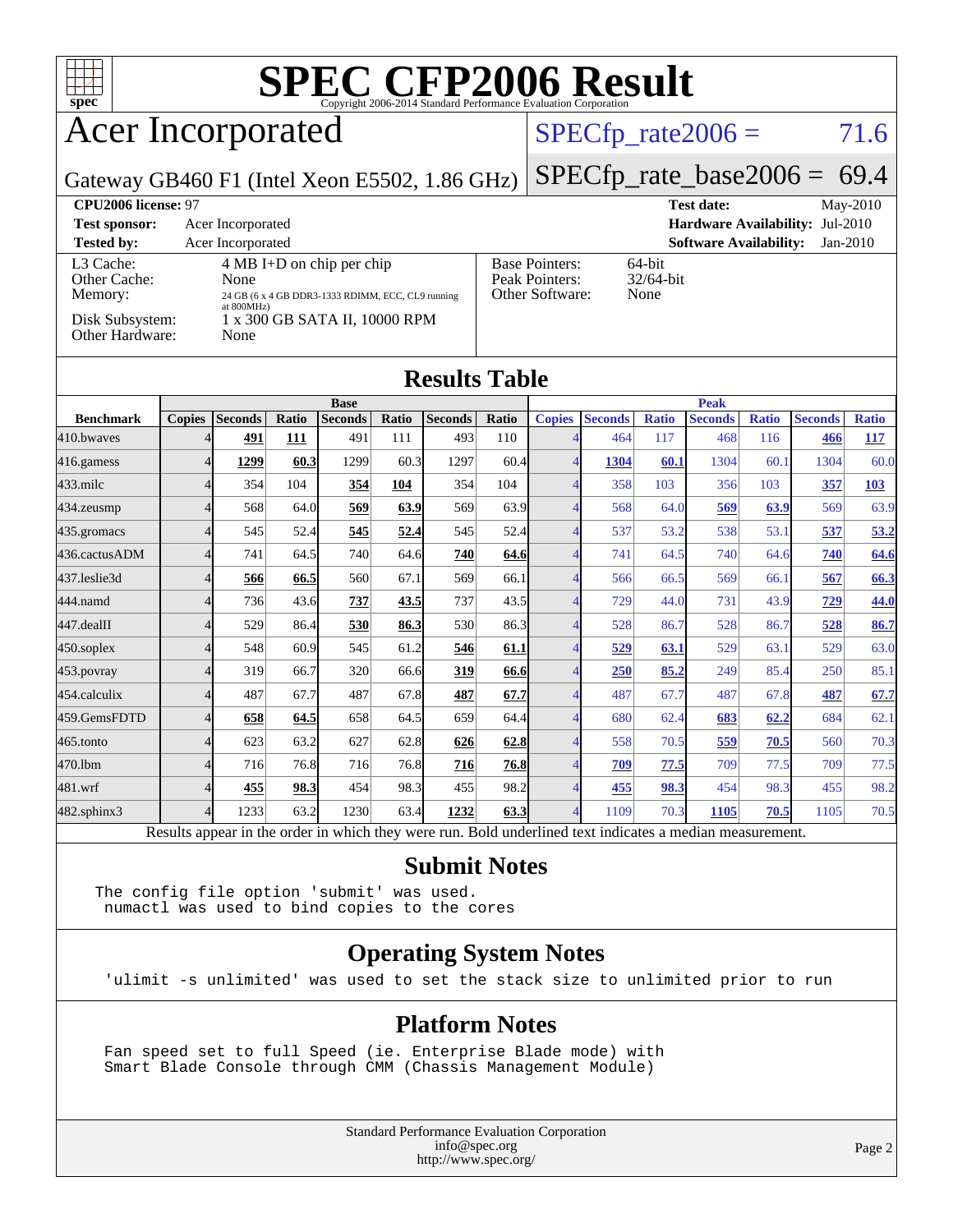

## Acer Incorporated

 $SPECTp_rate2006 = 71.6$ 

Gateway GB460 F1 (Intel Xeon E5502, 1.86 GHz) [SPECfp\\_rate\\_base2006 =](http://www.spec.org/auto/cpu2006/Docs/result-fields.html#SPECfpratebase2006) 69.4

**[Tested by:](http://www.spec.org/auto/cpu2006/Docs/result-fields.html#Testedby)** Acer Incorporated **[Software Availability:](http://www.spec.org/auto/cpu2006/Docs/result-fields.html#SoftwareAvailability)** Jan-2010

**[CPU2006 license:](http://www.spec.org/auto/cpu2006/Docs/result-fields.html#CPU2006license)** 97 **[Test date:](http://www.spec.org/auto/cpu2006/Docs/result-fields.html#Testdate)** May-2010 **[Test sponsor:](http://www.spec.org/auto/cpu2006/Docs/result-fields.html#Testsponsor)** Acer Incorporated **[Hardware Availability:](http://www.spec.org/auto/cpu2006/Docs/result-fields.html#HardwareAvailability)** Jul-2010

#### **[General Notes](http://www.spec.org/auto/cpu2006/Docs/result-fields.html#GeneralNotes)**

Binaries were compiled on SLES 10 with Binutils 2.18.50.0.7.20080502

 The Acer AB460 F1, and Gateway GB460 F1 are electronically equivalent. This result was measured on Gateway GB460 F1.

### **[Base Compiler Invocation](http://www.spec.org/auto/cpu2006/Docs/result-fields.html#BaseCompilerInvocation)**

 $C$  benchmarks:<br>icc  $-m64$ 

[C++ benchmarks:](http://www.spec.org/auto/cpu2006/Docs/result-fields.html#CXXbenchmarks) [icpc -m64](http://www.spec.org/cpu2006/results/res2010q3/cpu2006-20100608-11645.flags.html#user_CXXbase_intel_icpc_64bit_bedb90c1146cab66620883ef4f41a67e)

[Fortran benchmarks](http://www.spec.org/auto/cpu2006/Docs/result-fields.html#Fortranbenchmarks): [ifort -m64](http://www.spec.org/cpu2006/results/res2010q3/cpu2006-20100608-11645.flags.html#user_FCbase_intel_ifort_64bit_ee9d0fb25645d0210d97eb0527dcc06e)

[Benchmarks using both Fortran and C](http://www.spec.org/auto/cpu2006/Docs/result-fields.html#BenchmarksusingbothFortranandC): [icc -m64](http://www.spec.org/cpu2006/results/res2010q3/cpu2006-20100608-11645.flags.html#user_CC_FCbase_intel_icc_64bit_0b7121f5ab7cfabee23d88897260401c) [ifort -m64](http://www.spec.org/cpu2006/results/res2010q3/cpu2006-20100608-11645.flags.html#user_CC_FCbase_intel_ifort_64bit_ee9d0fb25645d0210d97eb0527dcc06e)

### **[Base Portability Flags](http://www.spec.org/auto/cpu2006/Docs/result-fields.html#BasePortabilityFlags)**

| 410.bwaves: -DSPEC CPU LP64<br>416.gamess: -DSPEC_CPU_LP64<br>433.milc: -DSPEC CPU LP64<br>434.zeusmp: - DSPEC_CPU_LP64<br>435.gromacs: -DSPEC_CPU_LP64 -nofor_main<br>436.cactusADM: - DSPEC CPU LP64 - nofor main<br>437.leslie3d: -DSPEC CPU LP64<br>444.namd: -DSPEC CPU LP64<br>447.dealII: -DSPEC CPU LP64 |                                                                |
|------------------------------------------------------------------------------------------------------------------------------------------------------------------------------------------------------------------------------------------------------------------------------------------------------------------|----------------------------------------------------------------|
| 450.soplex: -DSPEC_CPU_LP64<br>453.povray: - DSPEC_CPU_LP64<br>454.calculix: - DSPEC CPU LP64 - nofor main<br>459. GemsFDTD: - DSPEC CPU LP64<br>465.tonto: - DSPEC CPU LP64                                                                                                                                     |                                                                |
| 470.1bm: - DSPEC CPU LP64<br>482.sphinx3: -DSPEC_CPU_LP64                                                                                                                                                                                                                                                        | 481.wrf: -DSPEC CPU_LP64 -DSPEC_CPU_CASE_FLAG -DSPEC_CPU_LINUX |

### **[Base Optimization Flags](http://www.spec.org/auto/cpu2006/Docs/result-fields.html#BaseOptimizationFlags)**

[C benchmarks](http://www.spec.org/auto/cpu2006/Docs/result-fields.html#Cbenchmarks):

[-xSSE4.2](http://www.spec.org/cpu2006/results/res2010q3/cpu2006-20100608-11645.flags.html#user_CCbase_f-xSSE42_f91528193cf0b216347adb8b939d4107) [-ipo](http://www.spec.org/cpu2006/results/res2010q3/cpu2006-20100608-11645.flags.html#user_CCbase_f-ipo) [-O3](http://www.spec.org/cpu2006/results/res2010q3/cpu2006-20100608-11645.flags.html#user_CCbase_f-O3) [-no-prec-div](http://www.spec.org/cpu2006/results/res2010q3/cpu2006-20100608-11645.flags.html#user_CCbase_f-no-prec-div) [-static](http://www.spec.org/cpu2006/results/res2010q3/cpu2006-20100608-11645.flags.html#user_CCbase_f-static)

[C++ benchmarks:](http://www.spec.org/auto/cpu2006/Docs/result-fields.html#CXXbenchmarks) [-xSSE4.2](http://www.spec.org/cpu2006/results/res2010q3/cpu2006-20100608-11645.flags.html#user_CXXbase_f-xSSE42_f91528193cf0b216347adb8b939d4107) [-ipo](http://www.spec.org/cpu2006/results/res2010q3/cpu2006-20100608-11645.flags.html#user_CXXbase_f-ipo) [-O3](http://www.spec.org/cpu2006/results/res2010q3/cpu2006-20100608-11645.flags.html#user_CXXbase_f-O3) [-no-prec-div](http://www.spec.org/cpu2006/results/res2010q3/cpu2006-20100608-11645.flags.html#user_CXXbase_f-no-prec-div) [-static](http://www.spec.org/cpu2006/results/res2010q3/cpu2006-20100608-11645.flags.html#user_CXXbase_f-static)

Continued on next page

Standard Performance Evaluation Corporation [info@spec.org](mailto:info@spec.org) <http://www.spec.org/>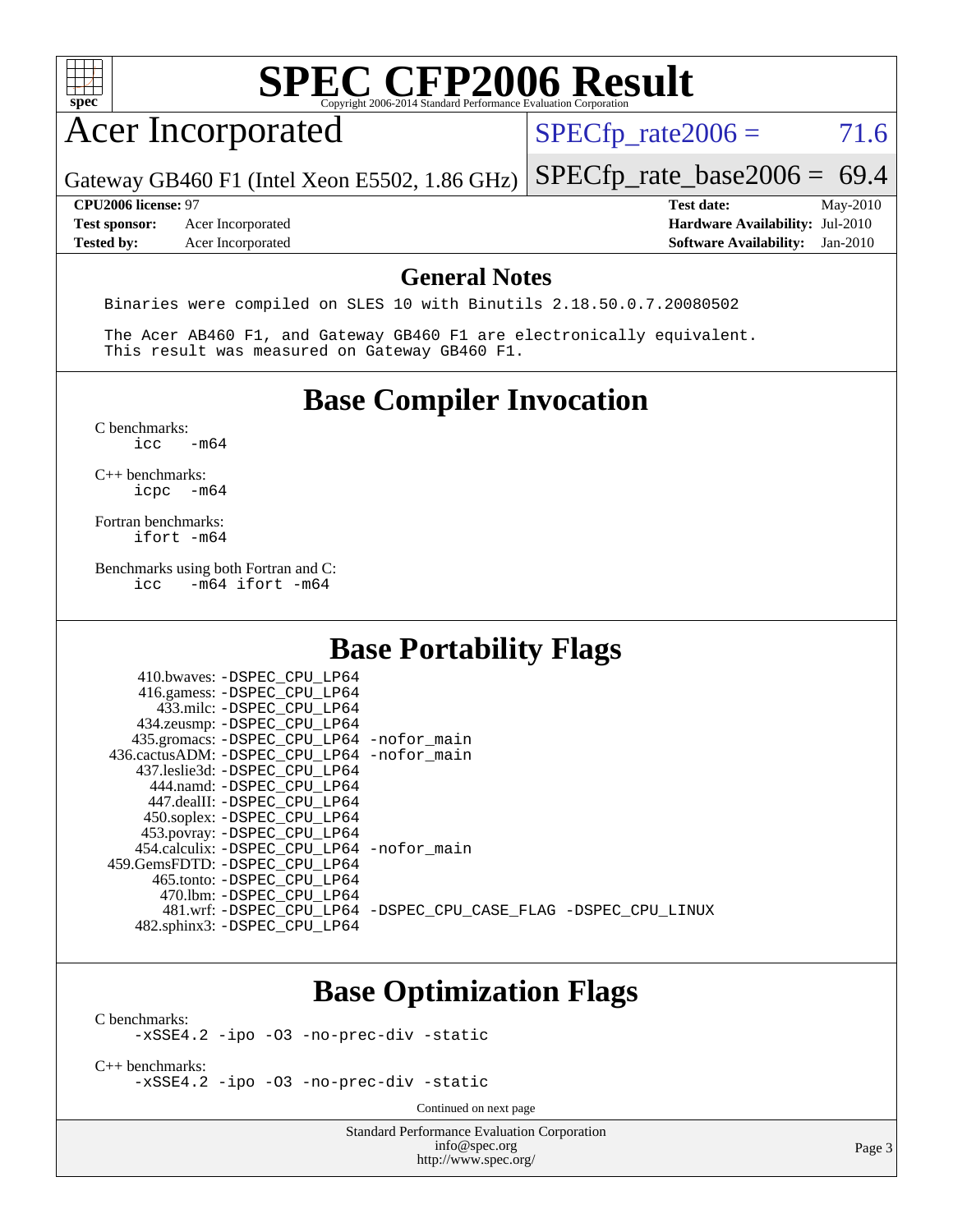

Acer Incorporated

 $SPECTp_rate2006 = 71.6$ 

Gateway GB460 F1 (Intel Xeon E5502, 1.86 GHz) [SPECfp\\_rate\\_base2006 =](http://www.spec.org/auto/cpu2006/Docs/result-fields.html#SPECfpratebase2006) 69.4

**[Test sponsor:](http://www.spec.org/auto/cpu2006/Docs/result-fields.html#Testsponsor)** Acer Incorporated **[Hardware Availability:](http://www.spec.org/auto/cpu2006/Docs/result-fields.html#HardwareAvailability)** Jul-2010 **[Tested by:](http://www.spec.org/auto/cpu2006/Docs/result-fields.html#Testedby)** Acer Incorporated **[Software Availability:](http://www.spec.org/auto/cpu2006/Docs/result-fields.html#SoftwareAvailability)** Jan-2010

**[CPU2006 license:](http://www.spec.org/auto/cpu2006/Docs/result-fields.html#CPU2006license)** 97 **[Test date:](http://www.spec.org/auto/cpu2006/Docs/result-fields.html#Testdate)** May-2010

## **[Base Optimization Flags \(Continued\)](http://www.spec.org/auto/cpu2006/Docs/result-fields.html#BaseOptimizationFlags)**

[Fortran benchmarks](http://www.spec.org/auto/cpu2006/Docs/result-fields.html#Fortranbenchmarks): [-xSSE4.2](http://www.spec.org/cpu2006/results/res2010q3/cpu2006-20100608-11645.flags.html#user_FCbase_f-xSSE42_f91528193cf0b216347adb8b939d4107) [-ipo](http://www.spec.org/cpu2006/results/res2010q3/cpu2006-20100608-11645.flags.html#user_FCbase_f-ipo) [-O3](http://www.spec.org/cpu2006/results/res2010q3/cpu2006-20100608-11645.flags.html#user_FCbase_f-O3) [-no-prec-div](http://www.spec.org/cpu2006/results/res2010q3/cpu2006-20100608-11645.flags.html#user_FCbase_f-no-prec-div) [-static](http://www.spec.org/cpu2006/results/res2010q3/cpu2006-20100608-11645.flags.html#user_FCbase_f-static)

[Benchmarks using both Fortran and C](http://www.spec.org/auto/cpu2006/Docs/result-fields.html#BenchmarksusingbothFortranandC): [-xSSE4.2](http://www.spec.org/cpu2006/results/res2010q3/cpu2006-20100608-11645.flags.html#user_CC_FCbase_f-xSSE42_f91528193cf0b216347adb8b939d4107) [-ipo](http://www.spec.org/cpu2006/results/res2010q3/cpu2006-20100608-11645.flags.html#user_CC_FCbase_f-ipo) [-O3](http://www.spec.org/cpu2006/results/res2010q3/cpu2006-20100608-11645.flags.html#user_CC_FCbase_f-O3) [-no-prec-div](http://www.spec.org/cpu2006/results/res2010q3/cpu2006-20100608-11645.flags.html#user_CC_FCbase_f-no-prec-div) [-static](http://www.spec.org/cpu2006/results/res2010q3/cpu2006-20100608-11645.flags.html#user_CC_FCbase_f-static)

**[Peak Compiler Invocation](http://www.spec.org/auto/cpu2006/Docs/result-fields.html#PeakCompilerInvocation)**

[C benchmarks \(except as noted below\)](http://www.spec.org/auto/cpu2006/Docs/result-fields.html#Cbenchmarksexceptasnotedbelow):  $\text{icc}$  -m64

482.sphinx3: [icc -m32](http://www.spec.org/cpu2006/results/res2010q3/cpu2006-20100608-11645.flags.html#user_peakCCLD482_sphinx3_intel_icc_32bit_a6a621f8d50482236b970c6ac5f55f93)

[C++ benchmarks \(except as noted below\):](http://www.spec.org/auto/cpu2006/Docs/result-fields.html#CXXbenchmarksexceptasnotedbelow) [icpc -m64](http://www.spec.org/cpu2006/results/res2010q3/cpu2006-20100608-11645.flags.html#user_CXXpeak_intel_icpc_64bit_bedb90c1146cab66620883ef4f41a67e)

450.soplex: [icpc -m32](http://www.spec.org/cpu2006/results/res2010q3/cpu2006-20100608-11645.flags.html#user_peakCXXLD450_soplex_intel_icpc_32bit_4e5a5ef1a53fd332b3c49e69c3330699)

[Fortran benchmarks](http://www.spec.org/auto/cpu2006/Docs/result-fields.html#Fortranbenchmarks): [ifort -m64](http://www.spec.org/cpu2006/results/res2010q3/cpu2006-20100608-11645.flags.html#user_FCpeak_intel_ifort_64bit_ee9d0fb25645d0210d97eb0527dcc06e)

[Benchmarks using both Fortran and C](http://www.spec.org/auto/cpu2006/Docs/result-fields.html#BenchmarksusingbothFortranandC): [icc -m64](http://www.spec.org/cpu2006/results/res2010q3/cpu2006-20100608-11645.flags.html#user_CC_FCpeak_intel_icc_64bit_0b7121f5ab7cfabee23d88897260401c) [ifort -m64](http://www.spec.org/cpu2006/results/res2010q3/cpu2006-20100608-11645.flags.html#user_CC_FCpeak_intel_ifort_64bit_ee9d0fb25645d0210d97eb0527dcc06e)

### **[Peak Portability Flags](http://www.spec.org/auto/cpu2006/Docs/result-fields.html#PeakPortabilityFlags)**

| 410.bwaves: -DSPEC CPU LP64                |                                                                |
|--------------------------------------------|----------------------------------------------------------------|
| 416.gamess: -DSPEC_CPU_LP64                |                                                                |
| 433.milc: -DSPEC CPU LP64                  |                                                                |
| 434.zeusmp: -DSPEC_CPU_LP64                |                                                                |
| 435.gromacs: -DSPEC_CPU_LP64 -nofor_main   |                                                                |
| 436.cactusADM: -DSPEC CPU LP64 -nofor main |                                                                |
| 437.leslie3d: -DSPEC CPU LP64              |                                                                |
| 444.namd: -DSPEC CPU LP64                  |                                                                |
| 447.dealII: -DSPEC CPU LP64                |                                                                |
| 453.povray: -DSPEC_CPU_LP64                |                                                                |
| 454.calculix: -DSPEC_CPU_LP64 -nofor_main  |                                                                |
| 459.GemsFDTD: -DSPEC CPU LP64              |                                                                |
| 465.tonto: -DSPEC CPU LP64                 |                                                                |
| 470.1bm: - DSPEC CPU LP64                  |                                                                |
|                                            | 481.wrf: -DSPEC_CPU_LP64 -DSPEC_CPU_CASE_FLAG -DSPEC_CPU_LINUX |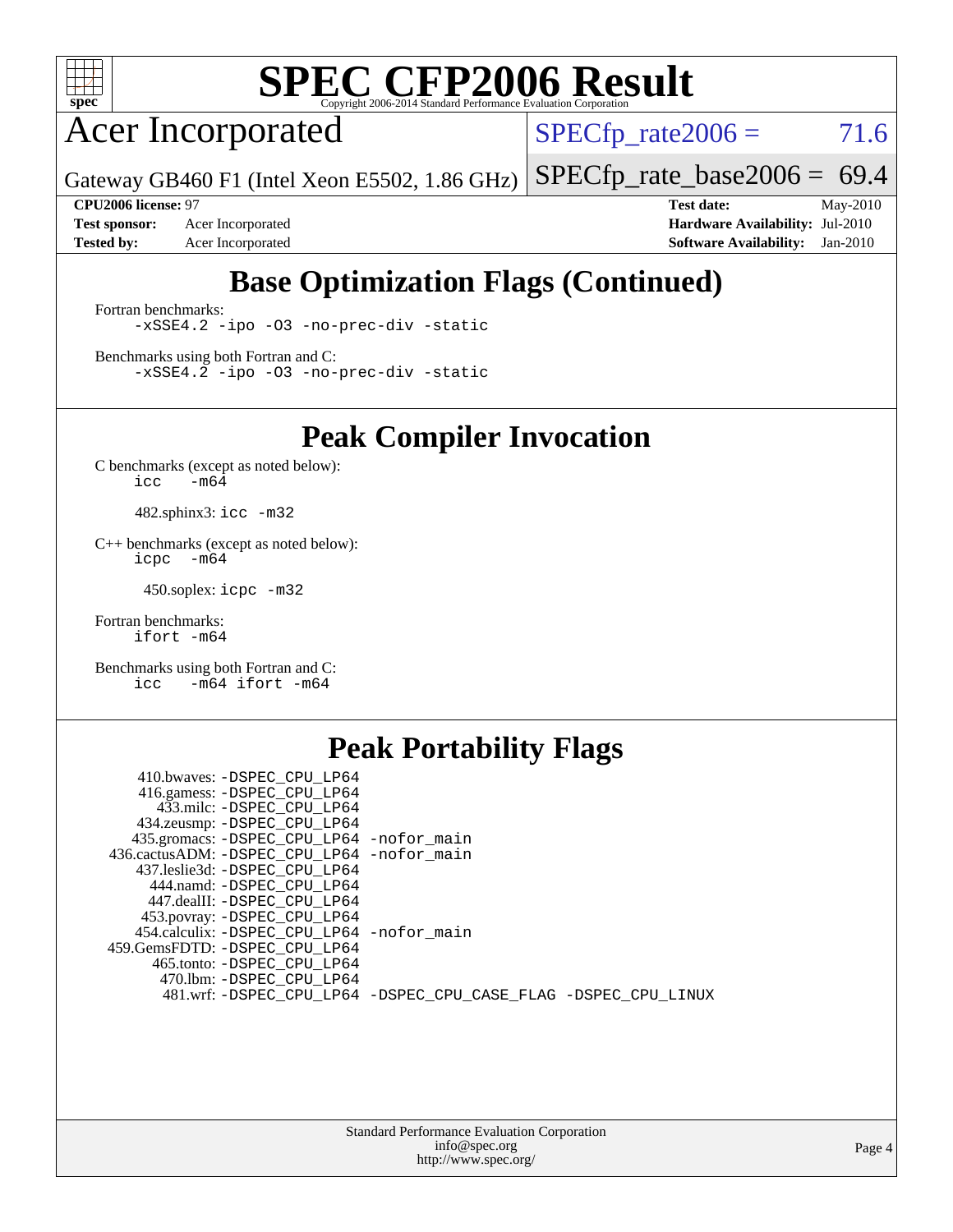

Acer Incorporated

 $SPECTp\_rate2006 = 71.6$ 

Gateway GB460 F1 (Intel Xeon E5502, 1.86 GHz)  $SPECTp_rate_base2006 = 69.4$ 

**[Test sponsor:](http://www.spec.org/auto/cpu2006/Docs/result-fields.html#Testsponsor)** Acer Incorporated **[Hardware Availability:](http://www.spec.org/auto/cpu2006/Docs/result-fields.html#HardwareAvailability)** Jul-2010 **[Tested by:](http://www.spec.org/auto/cpu2006/Docs/result-fields.html#Testedby)** Acer Incorporated **[Software Availability:](http://www.spec.org/auto/cpu2006/Docs/result-fields.html#SoftwareAvailability)** Jan-2010

**[CPU2006 license:](http://www.spec.org/auto/cpu2006/Docs/result-fields.html#CPU2006license)** 97 **[Test date:](http://www.spec.org/auto/cpu2006/Docs/result-fields.html#Testdate)** May-2010

## **[Peak Optimization Flags](http://www.spec.org/auto/cpu2006/Docs/result-fields.html#PeakOptimizationFlags)**

#### [C benchmarks](http://www.spec.org/auto/cpu2006/Docs/result-fields.html#Cbenchmarks):

 433.milc: [-xSSE4.2](http://www.spec.org/cpu2006/results/res2010q3/cpu2006-20100608-11645.flags.html#user_peakPASS2_CFLAGSPASS2_LDFLAGS433_milc_f-xSSE42_f91528193cf0b216347adb8b939d4107)(pass 2) [-prof-gen](http://www.spec.org/cpu2006/results/res2010q3/cpu2006-20100608-11645.flags.html#user_peakPASS1_CFLAGSPASS1_LDFLAGS433_milc_prof_gen_e43856698f6ca7b7e442dfd80e94a8fc)(pass 1) [-ipo](http://www.spec.org/cpu2006/results/res2010q3/cpu2006-20100608-11645.flags.html#user_peakPASS2_CFLAGSPASS2_LDFLAGS433_milc_f-ipo)(pass 2) [-O3](http://www.spec.org/cpu2006/results/res2010q3/cpu2006-20100608-11645.flags.html#user_peakPASS2_CFLAGSPASS2_LDFLAGS433_milc_f-O3)(pass 2) [-no-prec-div](http://www.spec.org/cpu2006/results/res2010q3/cpu2006-20100608-11645.flags.html#user_peakPASS2_CFLAGSPASS2_LDFLAGS433_milc_f-no-prec-div)(pass 2) [-static](http://www.spec.org/cpu2006/results/res2010q3/cpu2006-20100608-11645.flags.html#user_peakPASS2_CFLAGSPASS2_LDFLAGS433_milc_f-static)(pass 2) [-prof-use](http://www.spec.org/cpu2006/results/res2010q3/cpu2006-20100608-11645.flags.html#user_peakPASS2_CFLAGSPASS2_LDFLAGS433_milc_prof_use_bccf7792157ff70d64e32fe3e1250b55)(pass 2) [-fno-alias](http://www.spec.org/cpu2006/results/res2010q3/cpu2006-20100608-11645.flags.html#user_peakOPTIMIZE433_milc_f-no-alias_694e77f6c5a51e658e82ccff53a9e63a) [-opt-prefetch](http://www.spec.org/cpu2006/results/res2010q3/cpu2006-20100608-11645.flags.html#user_peakOPTIMIZE433_milc_f-opt-prefetch) 470.1bm:  $-xSSE4$ . 2(pass 2)  $-prof-gen(pass 1) -ipo(pass 2) -O3(pass 2)$  $-prof-gen(pass 1) -ipo(pass 2) -O3(pass 2)$  $-prof-gen(pass 1) -ipo(pass 2) -O3(pass 2)$  $-prof-gen(pass 1) -ipo(pass 2) -O3(pass 2)$  $-prof-gen(pass 1) -ipo(pass 2) -O3(pass 2)$  $-prof-gen(pass 1) -ipo(pass 2) -O3(pass 2)$ [-no-prec-div](http://www.spec.org/cpu2006/results/res2010q3/cpu2006-20100608-11645.flags.html#user_peakPASS2_CFLAGSPASS2_LDFLAGS470_lbm_f-no-prec-div)(pass 2) [-static](http://www.spec.org/cpu2006/results/res2010q3/cpu2006-20100608-11645.flags.html#user_peakPASS2_CFLAGSPASS2_LDFLAGS470_lbm_f-static)(pass 2) [-prof-use](http://www.spec.org/cpu2006/results/res2010q3/cpu2006-20100608-11645.flags.html#user_peakPASS2_CFLAGSPASS2_LDFLAGS470_lbm_prof_use_bccf7792157ff70d64e32fe3e1250b55)(pass 2) [-opt-malloc-options=3](http://www.spec.org/cpu2006/results/res2010q3/cpu2006-20100608-11645.flags.html#user_peakOPTIMIZE470_lbm_f-opt-malloc-options_13ab9b803cf986b4ee62f0a5998c2238) [-ansi-alias](http://www.spec.org/cpu2006/results/res2010q3/cpu2006-20100608-11645.flags.html#user_peakOPTIMIZE470_lbm_f-ansi-alias) [-auto-ilp32](http://www.spec.org/cpu2006/results/res2010q3/cpu2006-20100608-11645.flags.html#user_peakCOPTIMIZE470_lbm_f-auto-ilp32) 482.sphinx3: [-xSSE4.2](http://www.spec.org/cpu2006/results/res2010q3/cpu2006-20100608-11645.flags.html#user_peakOPTIMIZE482_sphinx3_f-xSSE42_f91528193cf0b216347adb8b939d4107) [-ipo](http://www.spec.org/cpu2006/results/res2010q3/cpu2006-20100608-11645.flags.html#user_peakOPTIMIZE482_sphinx3_f-ipo) [-O3](http://www.spec.org/cpu2006/results/res2010q3/cpu2006-20100608-11645.flags.html#user_peakOPTIMIZE482_sphinx3_f-O3) [-no-prec-div](http://www.spec.org/cpu2006/results/res2010q3/cpu2006-20100608-11645.flags.html#user_peakOPTIMIZE482_sphinx3_f-no-prec-div) [-static](http://www.spec.org/cpu2006/results/res2010q3/cpu2006-20100608-11645.flags.html#user_peakOPTIMIZE482_sphinx3_f-static) [-unroll2](http://www.spec.org/cpu2006/results/res2010q3/cpu2006-20100608-11645.flags.html#user_peakCOPTIMIZE482_sphinx3_f-unroll_784dae83bebfb236979b41d2422d7ec2) [C++ benchmarks:](http://www.spec.org/auto/cpu2006/Docs/result-fields.html#CXXbenchmarks) 444.namd: [-xSSE4.2](http://www.spec.org/cpu2006/results/res2010q3/cpu2006-20100608-11645.flags.html#user_peakPASS2_CXXFLAGSPASS2_LDFLAGS444_namd_f-xSSE42_f91528193cf0b216347adb8b939d4107)(pass 2) [-prof-gen](http://www.spec.org/cpu2006/results/res2010q3/cpu2006-20100608-11645.flags.html#user_peakPASS1_CXXFLAGSPASS1_LDFLAGS444_namd_prof_gen_e43856698f6ca7b7e442dfd80e94a8fc)(pass 1) [-ipo](http://www.spec.org/cpu2006/results/res2010q3/cpu2006-20100608-11645.flags.html#user_peakPASS2_CXXFLAGSPASS2_LDFLAGS444_namd_f-ipo)(pass 2) [-O3](http://www.spec.org/cpu2006/results/res2010q3/cpu2006-20100608-11645.flags.html#user_peakPASS2_CXXFLAGSPASS2_LDFLAGS444_namd_f-O3)(pass 2) [-no-prec-div](http://www.spec.org/cpu2006/results/res2010q3/cpu2006-20100608-11645.flags.html#user_peakPASS2_CXXFLAGSPASS2_LDFLAGS444_namd_f-no-prec-div)(pass 2) [-static](http://www.spec.org/cpu2006/results/res2010q3/cpu2006-20100608-11645.flags.html#user_peakPASS2_CXXFLAGSPASS2_LDFLAGS444_namd_f-static)(pass 2) [-prof-use](http://www.spec.org/cpu2006/results/res2010q3/cpu2006-20100608-11645.flags.html#user_peakPASS2_CXXFLAGSPASS2_LDFLAGS444_namd_prof_use_bccf7792157ff70d64e32fe3e1250b55)(pass 2) [-fno-alias](http://www.spec.org/cpu2006/results/res2010q3/cpu2006-20100608-11645.flags.html#user_peakCXXOPTIMIZE444_namd_f-no-alias_694e77f6c5a51e658e82ccff53a9e63a) [-auto-ilp32](http://www.spec.org/cpu2006/results/res2010q3/cpu2006-20100608-11645.flags.html#user_peakCXXOPTIMIZE444_namd_f-auto-ilp32) 447.dealII: [-xSSE4.2](http://www.spec.org/cpu2006/results/res2010q3/cpu2006-20100608-11645.flags.html#user_peakPASS2_CXXFLAGSPASS2_LDFLAGS447_dealII_f-xSSE42_f91528193cf0b216347adb8b939d4107)(pass 2) [-prof-gen](http://www.spec.org/cpu2006/results/res2010q3/cpu2006-20100608-11645.flags.html#user_peakPASS1_CXXFLAGSPASS1_LDFLAGS447_dealII_prof_gen_e43856698f6ca7b7e442dfd80e94a8fc)(pass 1) [-ipo](http://www.spec.org/cpu2006/results/res2010q3/cpu2006-20100608-11645.flags.html#user_peakPASS2_CXXFLAGSPASS2_LDFLAGS447_dealII_f-ipo)(pass 2) [-O3](http://www.spec.org/cpu2006/results/res2010q3/cpu2006-20100608-11645.flags.html#user_peakPASS2_CXXFLAGSPASS2_LDFLAGS447_dealII_f-O3)(pass 2) [-no-prec-div](http://www.spec.org/cpu2006/results/res2010q3/cpu2006-20100608-11645.flags.html#user_peakPASS2_CXXFLAGSPASS2_LDFLAGS447_dealII_f-no-prec-div)(pass 2) [-static](http://www.spec.org/cpu2006/results/res2010q3/cpu2006-20100608-11645.flags.html#user_peakPASS2_CXXFLAGSPASS2_LDFLAGS447_dealII_f-static)(pass 2) [-prof-use](http://www.spec.org/cpu2006/results/res2010q3/cpu2006-20100608-11645.flags.html#user_peakPASS2_CXXFLAGSPASS2_LDFLAGS447_dealII_prof_use_bccf7792157ff70d64e32fe3e1250b55)(pass 2) [-unroll2](http://www.spec.org/cpu2006/results/res2010q3/cpu2006-20100608-11645.flags.html#user_peakCXXOPTIMIZE447_dealII_f-unroll_784dae83bebfb236979b41d2422d7ec2) [-ansi-alias](http://www.spec.org/cpu2006/results/res2010q3/cpu2006-20100608-11645.flags.html#user_peakCXXOPTIMIZE447_dealII_f-ansi-alias) [-scalar-rep-](http://www.spec.org/cpu2006/results/res2010q3/cpu2006-20100608-11645.flags.html#user_peakCXXOPTIMIZE447_dealII_f-disablescalarrep_abbcad04450fb118e4809c81d83c8a1d) 450.soplex: [-xSSE4.2](http://www.spec.org/cpu2006/results/res2010q3/cpu2006-20100608-11645.flags.html#user_peakPASS2_CXXFLAGSPASS2_LDFLAGS450_soplex_f-xSSE42_f91528193cf0b216347adb8b939d4107)(pass 2) [-prof-gen](http://www.spec.org/cpu2006/results/res2010q3/cpu2006-20100608-11645.flags.html#user_peakPASS1_CXXFLAGSPASS1_LDFLAGS450_soplex_prof_gen_e43856698f6ca7b7e442dfd80e94a8fc)(pass 1) [-ipo](http://www.spec.org/cpu2006/results/res2010q3/cpu2006-20100608-11645.flags.html#user_peakPASS2_CXXFLAGSPASS2_LDFLAGS450_soplex_f-ipo)(pass 2) [-O3](http://www.spec.org/cpu2006/results/res2010q3/cpu2006-20100608-11645.flags.html#user_peakPASS2_CXXFLAGSPASS2_LDFLAGS450_soplex_f-O3)(pass 2) [-no-prec-div](http://www.spec.org/cpu2006/results/res2010q3/cpu2006-20100608-11645.flags.html#user_peakPASS2_CXXFLAGSPASS2_LDFLAGS450_soplex_f-no-prec-div)(pass 2) [-static](http://www.spec.org/cpu2006/results/res2010q3/cpu2006-20100608-11645.flags.html#user_peakPASS2_CXXFLAGSPASS2_LDFLAGS450_soplex_f-static)(pass 2) [-prof-use](http://www.spec.org/cpu2006/results/res2010q3/cpu2006-20100608-11645.flags.html#user_peakPASS2_CXXFLAGSPASS2_LDFLAGS450_soplex_prof_use_bccf7792157ff70d64e32fe3e1250b55)(pass 2) [-opt-malloc-options=3](http://www.spec.org/cpu2006/results/res2010q3/cpu2006-20100608-11645.flags.html#user_peakOPTIMIZE450_soplex_f-opt-malloc-options_13ab9b803cf986b4ee62f0a5998c2238) 453.povray: [-xSSE4.2](http://www.spec.org/cpu2006/results/res2010q3/cpu2006-20100608-11645.flags.html#user_peakPASS2_CXXFLAGSPASS2_LDFLAGS453_povray_f-xSSE42_f91528193cf0b216347adb8b939d4107)(pass 2) [-prof-gen](http://www.spec.org/cpu2006/results/res2010q3/cpu2006-20100608-11645.flags.html#user_peakPASS1_CXXFLAGSPASS1_LDFLAGS453_povray_prof_gen_e43856698f6ca7b7e442dfd80e94a8fc)(pass 1) [-ipo](http://www.spec.org/cpu2006/results/res2010q3/cpu2006-20100608-11645.flags.html#user_peakPASS2_CXXFLAGSPASS2_LDFLAGS453_povray_f-ipo)(pass 2) [-O3](http://www.spec.org/cpu2006/results/res2010q3/cpu2006-20100608-11645.flags.html#user_peakPASS2_CXXFLAGSPASS2_LDFLAGS453_povray_f-O3)(pass 2) [-no-prec-div](http://www.spec.org/cpu2006/results/res2010q3/cpu2006-20100608-11645.flags.html#user_peakPASS2_CXXFLAGSPASS2_LDFLAGS453_povray_f-no-prec-div)(pass 2) [-static](http://www.spec.org/cpu2006/results/res2010q3/cpu2006-20100608-11645.flags.html#user_peakPASS2_CXXFLAGSPASS2_LDFLAGS453_povray_f-static)(pass 2) [-prof-use](http://www.spec.org/cpu2006/results/res2010q3/cpu2006-20100608-11645.flags.html#user_peakPASS2_CXXFLAGSPASS2_LDFLAGS453_povray_prof_use_bccf7792157ff70d64e32fe3e1250b55)(pass 2) [-unroll4](http://www.spec.org/cpu2006/results/res2010q3/cpu2006-20100608-11645.flags.html#user_peakCXXOPTIMIZE453_povray_f-unroll_4e5e4ed65b7fd20bdcd365bec371b81f) [-ansi-alias](http://www.spec.org/cpu2006/results/res2010q3/cpu2006-20100608-11645.flags.html#user_peakCXXOPTIMIZE453_povray_f-ansi-alias) [Fortran benchmarks](http://www.spec.org/auto/cpu2006/Docs/result-fields.html#Fortranbenchmarks): 410.bwaves: [-xSSE4.2](http://www.spec.org/cpu2006/results/res2010q3/cpu2006-20100608-11645.flags.html#user_peakOPTIMIZE410_bwaves_f-xSSE42_f91528193cf0b216347adb8b939d4107) [-ipo](http://www.spec.org/cpu2006/results/res2010q3/cpu2006-20100608-11645.flags.html#user_peakOPTIMIZE410_bwaves_f-ipo) [-O3](http://www.spec.org/cpu2006/results/res2010q3/cpu2006-20100608-11645.flags.html#user_peakOPTIMIZE410_bwaves_f-O3) [-no-prec-div](http://www.spec.org/cpu2006/results/res2010q3/cpu2006-20100608-11645.flags.html#user_peakOPTIMIZE410_bwaves_f-no-prec-div) [-static](http://www.spec.org/cpu2006/results/res2010q3/cpu2006-20100608-11645.flags.html#user_peakOPTIMIZE410_bwaves_f-static) [-opt-prefetch](http://www.spec.org/cpu2006/results/res2010q3/cpu2006-20100608-11645.flags.html#user_peakOPTIMIZE410_bwaves_f-opt-prefetch) 416.gamess:  $-xSSE4$ . 2(pass 2)  $-prof-gen(pass 1) -ipo(pass 2) -O3(pass 2)$  $-prof-gen(pass 1) -ipo(pass 2) -O3(pass 2)$  $-prof-gen(pass 1) -ipo(pass 2) -O3(pass 2)$  $-prof-gen(pass 1) -ipo(pass 2) -O3(pass 2)$  $-prof-gen(pass 1) -ipo(pass 2) -O3(pass 2)$  $-prof-gen(pass 1) -ipo(pass 2) -O3(pass 2)$ [-no-prec-div](http://www.spec.org/cpu2006/results/res2010q3/cpu2006-20100608-11645.flags.html#user_peakPASS2_FFLAGSPASS2_LDFLAGS416_gamess_f-no-prec-div)(pass 2) [-static](http://www.spec.org/cpu2006/results/res2010q3/cpu2006-20100608-11645.flags.html#user_peakPASS2_FFLAGSPASS2_LDFLAGS416_gamess_f-static)(pass 2) [-prof-use](http://www.spec.org/cpu2006/results/res2010q3/cpu2006-20100608-11645.flags.html#user_peakPASS2_FFLAGSPASS2_LDFLAGS416_gamess_prof_use_bccf7792157ff70d64e32fe3e1250b55)(pass 2) [-unroll2](http://www.spec.org/cpu2006/results/res2010q3/cpu2006-20100608-11645.flags.html#user_peakOPTIMIZE416_gamess_f-unroll_784dae83bebfb236979b41d2422d7ec2) [-Ob0](http://www.spec.org/cpu2006/results/res2010q3/cpu2006-20100608-11645.flags.html#user_peakOPTIMIZE416_gamess_f-Ob_n_fbe6f6428adb7d4b74b1e99bb2444c2d) [-ansi-alias](http://www.spec.org/cpu2006/results/res2010q3/cpu2006-20100608-11645.flags.html#user_peakOPTIMIZE416_gamess_f-ansi-alias) [-scalar-rep-](http://www.spec.org/cpu2006/results/res2010q3/cpu2006-20100608-11645.flags.html#user_peakOPTIMIZE416_gamess_f-disablescalarrep_abbcad04450fb118e4809c81d83c8a1d) 434.zeusmp: basepeak = yes 437.leslie3d: [-xSSE4.2](http://www.spec.org/cpu2006/results/res2010q3/cpu2006-20100608-11645.flags.html#user_peakOPTIMIZE437_leslie3d_f-xSSE42_f91528193cf0b216347adb8b939d4107) [-ipo](http://www.spec.org/cpu2006/results/res2010q3/cpu2006-20100608-11645.flags.html#user_peakOPTIMIZE437_leslie3d_f-ipo) [-O3](http://www.spec.org/cpu2006/results/res2010q3/cpu2006-20100608-11645.flags.html#user_peakOPTIMIZE437_leslie3d_f-O3) [-no-prec-div](http://www.spec.org/cpu2006/results/res2010q3/cpu2006-20100608-11645.flags.html#user_peakOPTIMIZE437_leslie3d_f-no-prec-div) [-static](http://www.spec.org/cpu2006/results/res2010q3/cpu2006-20100608-11645.flags.html#user_peakOPTIMIZE437_leslie3d_f-static)  $459$ .GemsFDTD:  $-xSSE4$ .  $2(pass 2)$  [-prof-gen](http://www.spec.org/cpu2006/results/res2010q3/cpu2006-20100608-11645.flags.html#user_peakPASS1_FFLAGSPASS1_LDFLAGS459_GemsFDTD_prof_gen_e43856698f6ca7b7e442dfd80e94a8fc)(pass 1) [-ipo](http://www.spec.org/cpu2006/results/res2010q3/cpu2006-20100608-11645.flags.html#user_peakPASS2_FFLAGSPASS2_LDFLAGS459_GemsFDTD_f-ipo)(pass 2) -03(pass 2) [-no-prec-div](http://www.spec.org/cpu2006/results/res2010q3/cpu2006-20100608-11645.flags.html#user_peakPASS2_FFLAGSPASS2_LDFLAGS459_GemsFDTD_f-no-prec-div)(pass 2) [-static](http://www.spec.org/cpu2006/results/res2010q3/cpu2006-20100608-11645.flags.html#user_peakPASS2_FFLAGSPASS2_LDFLAGS459_GemsFDTD_f-static)(pass 2) [-prof-use](http://www.spec.org/cpu2006/results/res2010q3/cpu2006-20100608-11645.flags.html#user_peakPASS2_FFLAGSPASS2_LDFLAGS459_GemsFDTD_prof_use_bccf7792157ff70d64e32fe3e1250b55)(pass 2) [-unroll2](http://www.spec.org/cpu2006/results/res2010q3/cpu2006-20100608-11645.flags.html#user_peakOPTIMIZE459_GemsFDTD_f-unroll_784dae83bebfb236979b41d2422d7ec2) [-Ob0](http://www.spec.org/cpu2006/results/res2010q3/cpu2006-20100608-11645.flags.html#user_peakOPTIMIZE459_GemsFDTD_f-Ob_n_fbe6f6428adb7d4b74b1e99bb2444c2d) 465.tonto: [-xSSE4.2](http://www.spec.org/cpu2006/results/res2010q3/cpu2006-20100608-11645.flags.html#user_peakPASS2_FFLAGSPASS2_LDFLAGS465_tonto_f-xSSE42_f91528193cf0b216347adb8b939d4107)(pass 2) [-prof-gen](http://www.spec.org/cpu2006/results/res2010q3/cpu2006-20100608-11645.flags.html#user_peakPASS1_FFLAGSPASS1_LDFLAGS465_tonto_prof_gen_e43856698f6ca7b7e442dfd80e94a8fc)(pass 1) [-ipo](http://www.spec.org/cpu2006/results/res2010q3/cpu2006-20100608-11645.flags.html#user_peakPASS2_FFLAGSPASS2_LDFLAGS465_tonto_f-ipo)(pass 2) [-O3](http://www.spec.org/cpu2006/results/res2010q3/cpu2006-20100608-11645.flags.html#user_peakPASS2_FFLAGSPASS2_LDFLAGS465_tonto_f-O3)(pass 2) [-no-prec-div](http://www.spec.org/cpu2006/results/res2010q3/cpu2006-20100608-11645.flags.html#user_peakPASS2_FFLAGSPASS2_LDFLAGS465_tonto_f-no-prec-div)(pass 2) [-static](http://www.spec.org/cpu2006/results/res2010q3/cpu2006-20100608-11645.flags.html#user_peakPASS2_FFLAGSPASS2_LDFLAGS465_tonto_f-static)(pass 2) [-prof-use](http://www.spec.org/cpu2006/results/res2010q3/cpu2006-20100608-11645.flags.html#user_peakPASS2_FFLAGSPASS2_LDFLAGS465_tonto_prof_use_bccf7792157ff70d64e32fe3e1250b55)(pass 2) [-unroll4](http://www.spec.org/cpu2006/results/res2010q3/cpu2006-20100608-11645.flags.html#user_peakOPTIMIZE465_tonto_f-unroll_4e5e4ed65b7fd20bdcd365bec371b81f) [-auto](http://www.spec.org/cpu2006/results/res2010q3/cpu2006-20100608-11645.flags.html#user_peakOPTIMIZE465_tonto_f-auto) [-inline-calloc](http://www.spec.org/cpu2006/results/res2010q3/cpu2006-20100608-11645.flags.html#user_peakOPTIMIZE465_tonto_f-inline-calloc) [-opt-malloc-options=3](http://www.spec.org/cpu2006/results/res2010q3/cpu2006-20100608-11645.flags.html#user_peakOPTIMIZE465_tonto_f-opt-malloc-options_13ab9b803cf986b4ee62f0a5998c2238) Continued on next page